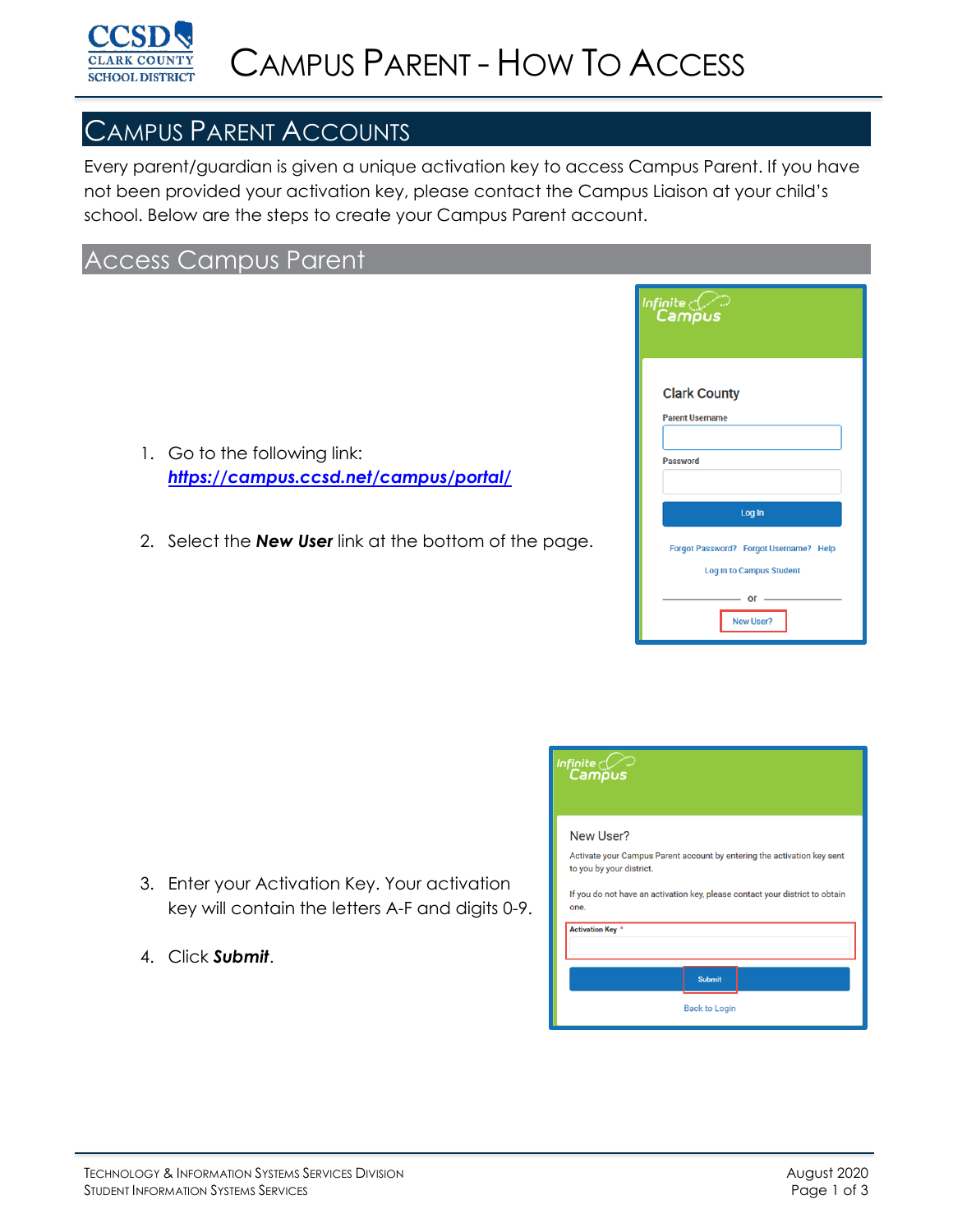

5. Enter a *Username*. Your Username will need to be unique and something easy to remember. For example, Jane Doe might use:  $\downarrow$  jane.doe  $\downarrow$  janedoe  $\downarrow$  ms.jdoe  $\downarrow$  jdoe@myemail.com

- 
- 
- 6. Enter a [strong](https://kb.infinitecampus.com/help/managing-user-account-passwords#ManagingUserAccountPasswords-1SuggestionsforCreatingaStrongPassword) *Password*. The Password must be at least eight characters long and contain at least *three* of the following:
	- $\overline{\phantom{a}}$  A capital letter (A, B, C, ...)
	- $\downarrow$  A lowercase letter (a, b, c, ...)
	- $\downarrow$  A number (1, 2, 3, ...)
	- $\downarrow$  A symbol (%, #, &, ...)
- 7. Re-enter your Password in the *Confirm Password* field.
- 8. Click *Submit***.**

| Infinite (Comp<br>Campus                                                     |    |
|------------------------------------------------------------------------------|----|
| <b>Create Campus Parent Account</b><br>Welcome<br>ı<br>Username <sup>*</sup> |    |
| Password *                                                                   | Ŧ  |
| Confirm Password *                                                           |    |
| <b>Password Strength</b>                                                     | 0% |
| <b>Submit</b>                                                                |    |
| <b>Back to Login</b>                                                         |    |

|                                                                                                                            | <b>Set Email</b>                                                                                                                                                         |
|----------------------------------------------------------------------------------------------------------------------------|--------------------------------------------------------------------------------------------------------------------------------------------------------------------------|
|                                                                                                                            | You are required to set an account security email.<br>Please enter the email address that can be used for security purposes. An email will be sent to verify the change. |
| 9.<br>In the next screen,<br>enter and confirm an<br><b>Account Security Email</b><br>address and your<br>Campus password. | <b>New Account Security Email</b><br><b>Confirm New Account Security Email</b><br><b>Enter Campus Password</b><br>Log Off<br><b>Save</b>                                 |



**Important***: Campus Parent accounts without an Account Security Email will not be able to use the Forgot Password* or *Forgot Username recovery links on the login page, and will need to contact their child's school Campus Liaison or Portal Help Desk for assistance.*